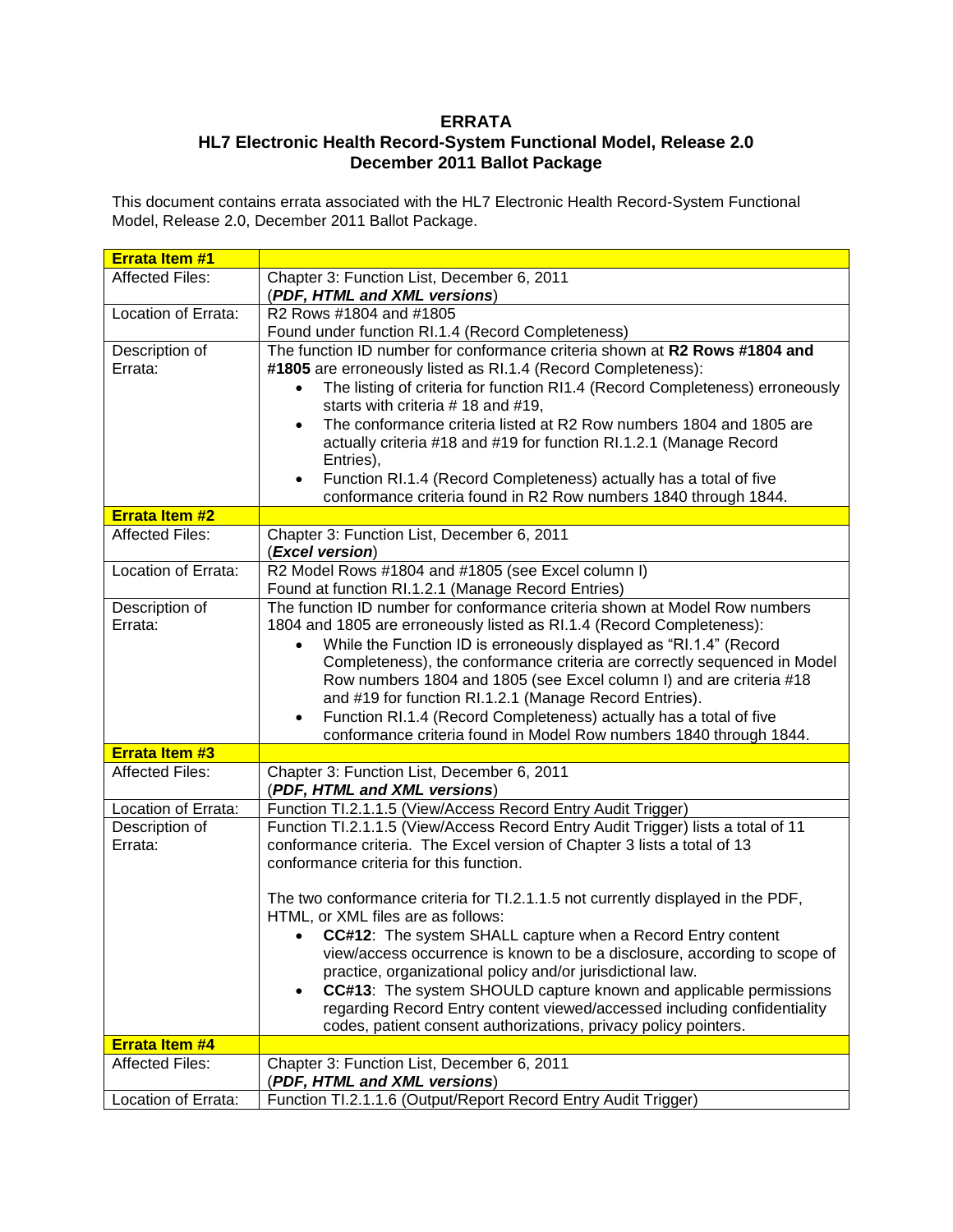| Description of<br>Errata:             | Function TI.2.1.1.6 (Output/Report Record Entry Audit Trigger) lists a total of 10<br>conformance criteria. The Excel version of Chapter 3 lists a total of 12<br>conformance criteria for this function.                     |
|---------------------------------------|-------------------------------------------------------------------------------------------------------------------------------------------------------------------------------------------------------------------------------|
|                                       | The two conformance criteria for TI.2.1.1.6 not currently displayed in the PDF,<br>HTML, or XML files are as follows:                                                                                                         |
|                                       | <b>CC#11:</b> The system SHALL capture when a Record Entry content                                                                                                                                                            |
|                                       | output/report occurrence is known to be a disclosure, according to scope                                                                                                                                                      |
|                                       | of practice, organizational policy and/or jurisdictional law.                                                                                                                                                                 |
|                                       | CC#12: The system SHOULD capture known and applicable permissions<br>$\bullet$<br>regarding Record Entry content output/reported including confidentiality<br>codes, patient consent authorizations, privacy policy pointers. |
| Errata Item #5                        |                                                                                                                                                                                                                               |
| <b>Affected Files:</b>                | Chapter 3: Function List, December 6, 2011                                                                                                                                                                                    |
|                                       | (PDF, HTML and XML versions)                                                                                                                                                                                                  |
| Location of Errata:                   | Function TI.2.1.1.7 (Disclose Record Entry Audit Trigger)                                                                                                                                                                     |
| Description of                        | Function TI.2.1.1.7 (Disclose Record Entry Audit Trigger) lists a total of 10                                                                                                                                                 |
| Errata:                               | conformance criteria. The Excel version of Chapter 3 lists a total of 12                                                                                                                                                      |
|                                       | conformance criteria for this function.                                                                                                                                                                                       |
|                                       | The two conformance criteria for TI.2.1.1.7 not currently displayed in the PDF,                                                                                                                                               |
|                                       | HTML, or XML files are as follows:                                                                                                                                                                                            |
|                                       | CC#11: The system SHALL capture that this is an occurrence when<br>$\bullet$                                                                                                                                                  |
|                                       | Record Entry content is known to be disclosed, according to scope of<br>practice, organizational policy and/or jurisdictional law.                                                                                            |
|                                       | CC#12: The system SHOULD capture known and applicable permissions<br>$\bullet$                                                                                                                                                |
|                                       | regarding Record Entry content disclosed including confidentiality codes,                                                                                                                                                     |
|                                       |                                                                                                                                                                                                                               |
|                                       |                                                                                                                                                                                                                               |
| <b>Errata Item #6</b>                 | patient consent authorizations, privacy policy pointers.                                                                                                                                                                      |
| <b>Affected Files:</b>                | Chapter 3: Function List, December 6, 2011<br>(PDF, HTML and XML versions)                                                                                                                                                    |
| Location of Errata:                   | Function TI.2.1.1.8 (Transmit Record Entry Audit Trigger)                                                                                                                                                                     |
| Description of                        | Function TI.2.1.1.8 (Transmit Record Entry Audit Trigger) lists a total of 14                                                                                                                                                 |
| Errata:                               | conformance criteria. The Excel version of Chapter 3 lists a total of 16                                                                                                                                                      |
|                                       | conformance criteria for this function.                                                                                                                                                                                       |
|                                       | The two conformance criteria for TI.2.1.1.8 not currently displayed in the PDF,                                                                                                                                               |
|                                       | HTML, or XML files are as follows:                                                                                                                                                                                            |
|                                       | <b>CC#15:</b> The system SHALL capture when a Record Entry transmit<br>٠                                                                                                                                                      |
|                                       | occurrence is known to be a disclosure, according to scope of practice,                                                                                                                                                       |
|                                       | organizational policy and/or jurisdictional law.                                                                                                                                                                              |
|                                       | <b>CC#16:</b> The system SHOULD capture known and applicable permissions<br>٠                                                                                                                                                 |
|                                       | regarding Record Entry content transmitted including confidentiality codes,<br>patient consent authorizations, privacy policy pointers.                                                                                       |
| <b>Errata Item #7</b>                 |                                                                                                                                                                                                                               |
| <b>Affected Files:</b>                | Chapter 3: Function List, December 6, 2011<br>(PDF, HTML and XML versions)                                                                                                                                                    |
| Location of Errata:                   | R2 Row numbers 2017 and higher                                                                                                                                                                                                |
| Description of                        | Starting at R2 row #2017, the R2 Model Row numbers in the PDF/HTML/XML files                                                                                                                                                  |
| Errata:                               | do not match those in the Excel file. See errata items $#3 - 6$ above.                                                                                                                                                        |
| <b>Errata Item #8</b>                 |                                                                                                                                                                                                                               |
| <b>Affected Files:</b>                | Chapter 1: Overview, December 6, 2011<br>(PDF and Word versions)                                                                                                                                                              |
| Location of Errata:<br>Description of | Section: 1.1.5 What is the EHR-S Functional Model Package?                                                                                                                                                                    |